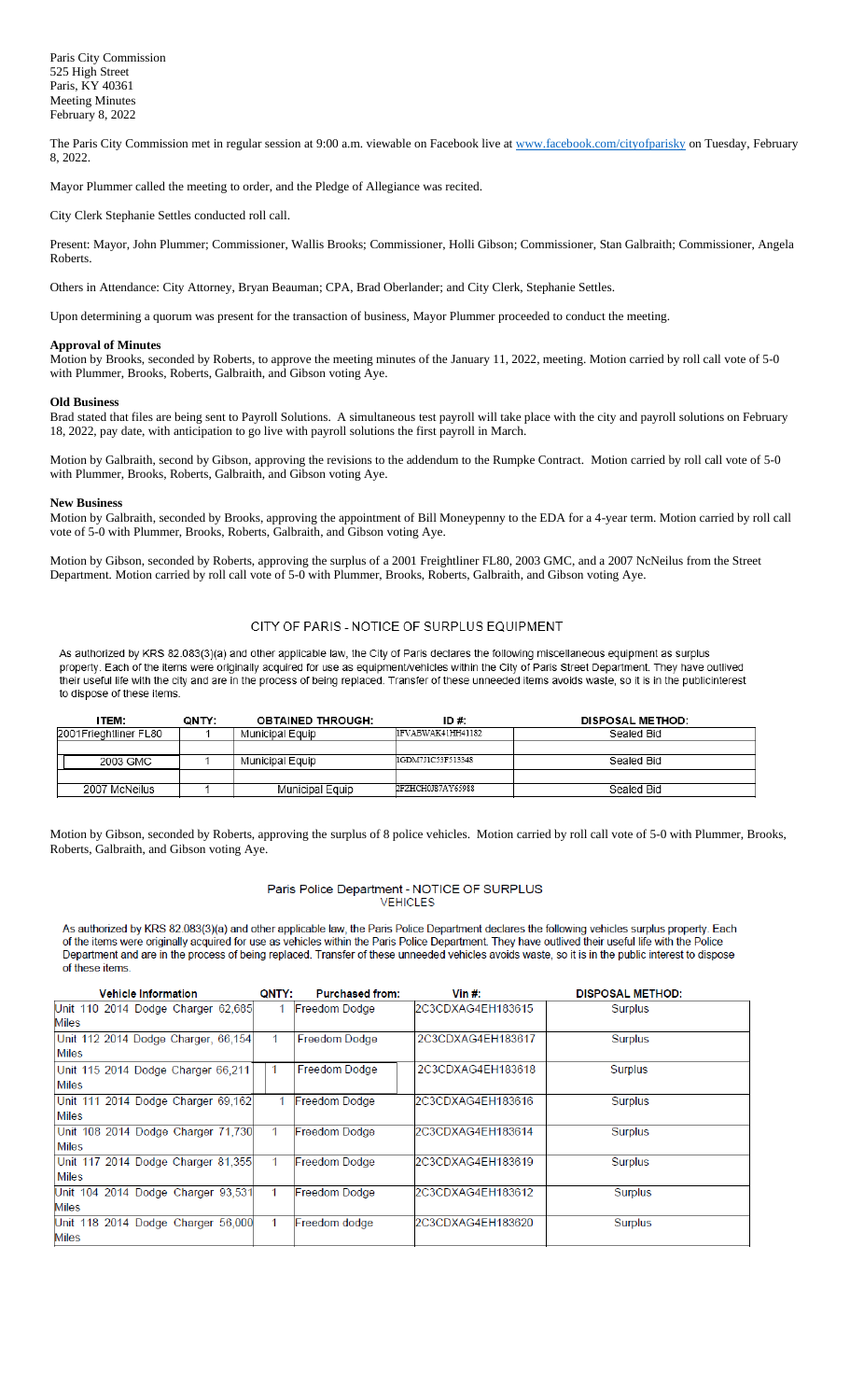Motion by Gibson, seconded by Roberts, to approve the publishing of an RFP for a Bucket Truck and Digger Derrick for the Electric Department. Motion carried by roll call vote of 5-0 with Plummer, Brooks, Roberts, Galbraith, Gibson voting Aye.

### **Financials**

Motion by Galbraith, seconded by Brooks approving December financials as presented by Brad Oberlander, reflecting General Fund Revenues of \$ 5,114,291.00 with expenditures of \$ 5,434,200 Utility Fund Revenues of \$ 6,805,020.00 with expenditures of \$ 8,149,360.00. Motion carried by roll call vote of 5-0 with Plummer, Brooks, Roberts, Galbraith, Gibson voting Aye.

Motion by Plummer, seconded by Gibson, approving payment of invoices as presented. Motion carried by roll call vote of 5-0 with Plummer, Brooks, Gibson, Galbraith, and Roberts voting Aye.

# **General Fund**

| <b>CK</b> Number | <b>Vendor</b>                             | <b>CK</b> Date | <b>CK</b> Amount |
|------------------|-------------------------------------------|----------------|------------------|
|                  | 47236 Advance Auto Parts                  | 1/21/2022      | 75.30            |
|                  | 47237 At&t Mobility - (6463)              | 1/21/2022      | 942.02           |
|                  | 47238 At&t Onenet Service                 | 1/21/2022      | 8.64             |
|                  | 47239 Autozone                            | 1/21/2022      | 68.18            |
|                  | 47240 Baptist Health Medical Group        | 1/21/2022      | 15.00            |
|                  | 47241 Baptist Health Medical Group        | 1/21/2022      | 35.00            |
|                  | 47242 Berryman, James                     | 1/21/2022      | 3,114.61         |
|                  | 47243 Bluegrass Office Systems, Inc.      | 1/21/2022      | 33.99            |
|                  | 47244 Bme Inc                             | 1/21/2022      | 848.04           |
|                  | 47245 BMS                                 | 1/21/2022      | 44.85            |
|                  | 47246 BOYER, LEWIS                        | 1/21/2022      | 118.00           |
|                  | 47247 CCP INDUSTRIES INC                  | 1/21/2022      | 884.37           |
|                  | 47248 CHARTER COMMUNICATIONS              | 1/21/2022      | 122.97           |
|                  | 47249 Clean Sweep Janitorial Svc Llc      | 1/21/2022      | 1,600.00         |
|                  | 47250 Columbia Gas Of Kentucky            | 1/21/2022      | 934.08           |
|                  | 47251 DAN CUMMINS CHRYSLER DODGE JEEP RAM | 1/21/2022      | 806.88           |
|                  | 47252 FIRST RESPONSE TECHNOLOGIES LLC     | 1/21/2022      | 279.99           |
|                  | 47253 GUARDIAN/DENTAL                     | 1/21/2022      | 857.32           |
|                  | 47254 Highbridge Spring Water Co.         | 1/21/2022      | 40.25            |
|                  | 47255 HUBBARD MECHANICAL                  | 1/21/2022      | 135.00           |
|                  | 47256 HUMANA HEALTH/MEDICAL               | 1/21/2022      | 37,055.88        |
|                  | 47257 KENTUCKY LEAGUE OF CITIES TRUST     | 1/21/2022      | 2,807.25         |
|                  | 47258 KENTUCKY STATE TREASURER            | 1/21/2022      | 100.00           |
|                  | 47259 Kentucky Uniforms, Inc.             | 1/21/2022      | 2,647.39         |
|                  | 47260 Kleem, Inc.                         | 1/21/2022      | 148.92           |
| 47261 KOI        |                                           | 1/21/2022      | 43.96            |
|                  | 47262 KRONOS SAASHR, INC                  | 1/21/2022      | 1,379.62         |
|                  | 47263 Morton, Erin                        | 1/21/2022      | 66.05            |
|                  | 47264 O'reilly Auto Parts                 | 1/21/2022      | 42.71            |
|                  | 47265 PARIS-BOCO TOURISM                  | 1/21/2022      | 9,856.53         |
|                  | 47266 Riley Oil Company                   | 1/21/2022      | 5,774.40         |
|                  | 47267 Standard Business Machines          | 1/21/2022      | 172.59           |
|                  | 47268 STANDARD INS. CO./LIFE              | 1/21/2022      | 1,621.81         |
|                  | 47269 STOCK YARDS BANK                    | 1/21/2022      | 19,697.70        |
|                  | 47270 Sturgill, Turner, Barker &          | 1/21/2022      | 4,532.50         |
|                  | 47271 THE STANDARD/VISION                 | 1/21/2022      | 120.55           |
|                  | 47272 Tire Discounters                    | 1/21/2022      | 976.80           |
|                  | 47273 Traditional Bank, Inc.              | 1/21/2022      | 11,364.92        |
|                  | 47274 Unifirst Corporation                | 1/21/2022      | 109.50           |
|                  | 47275 VERIZON WIRELESS                    | 1/21/2022      | 2,290.23         |
|                  | 47276 KYLE YEARSLEY                       | 1/21/2022      | 118.00           |
|                  | 47277 Advance Auto Parts                  | 1/28/2022      | 96.11            |
|                  | 47278 ARISTA INFORMATION SYSTEMS INC      | 1/28/2022      | 303.57           |
|                  | 47279 At&t Mobility - (6463)              | 1/28/2022      | 4,170.88         |
|                  | 47280 Autozone                            | 1/28/2022      | 121.91           |
|                  | 47281 Bourbon Community Hospital          | 1/28/2022      | 110.00           |
|                  |                                           |                | 13.08            |
|                  | 47282 Bourbon County Treasurer            | 1/28/2022      |                  |
|                  | 47283 CCP INDUSTRIES INC                  | 1/28/2022      | 51.19            |
|                  | 47284 Cdw Government, Inc.                | 1/28/2022      | 618.00           |
|                  | 47285 Eads Hardware                       | 1/28/2022      | 229.17           |
|                  | 47286 JIMMY FRYMAN                        | 1/28/2022      | 100.00           |
|                  | 47287 Galls, Llc                          | 1/28/2022      | 282.72           |
|                  | 47288 Hillyard Kentucky                   | 1/28/2022      | 358.28           |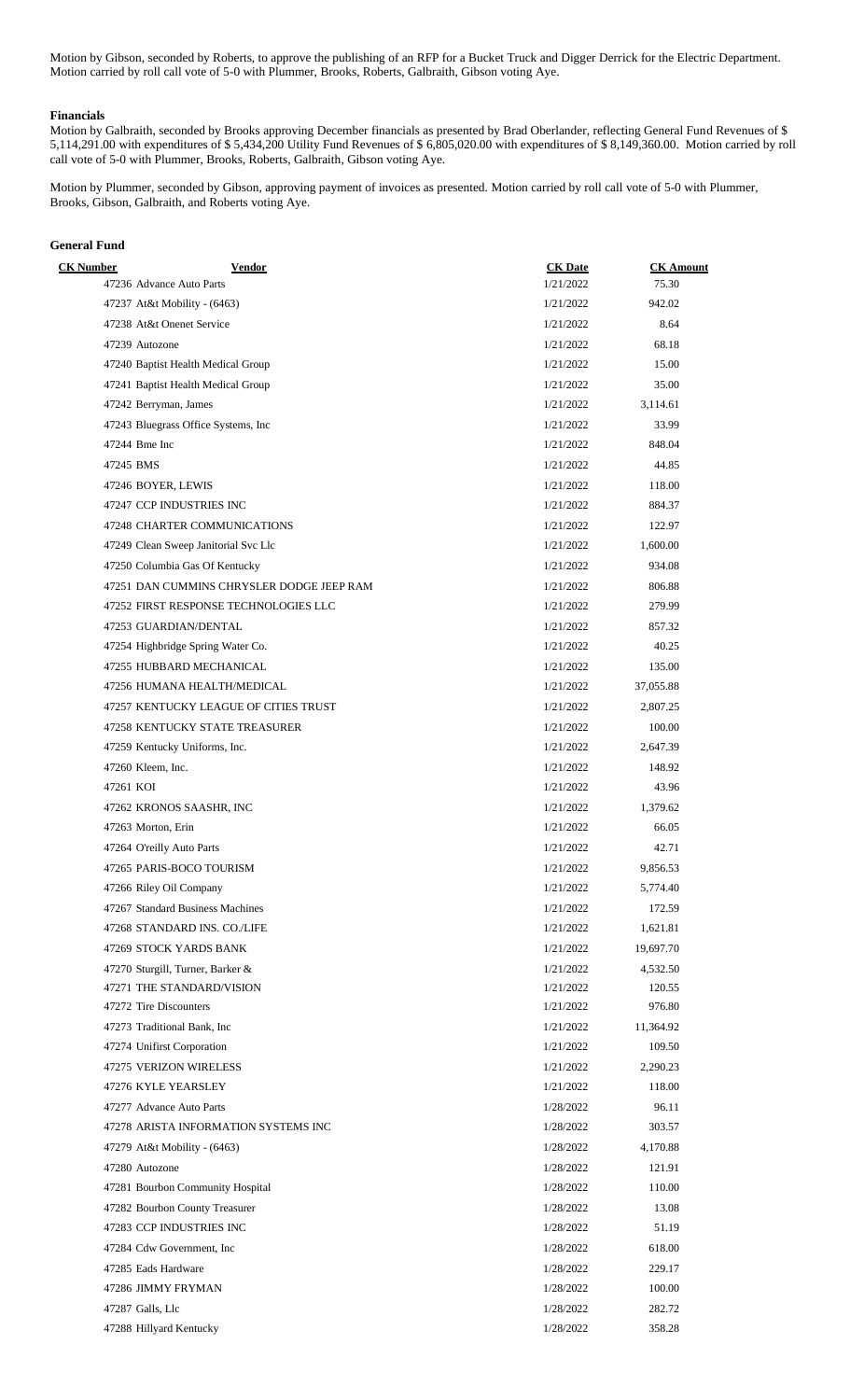| 47289 Johnson Controls Fire Protect       | 1/28/2022 | 3,432.62  |
|-------------------------------------------|-----------|-----------|
| 47290 KENTUCKY STATE TREASURER            | 1/28/2022 | 10.00     |
| 47291 Kentucky Utilities Company          | 1/28/2022 | 6,509.08  |
| 47292 Mechanic Masters Llc                | 1/28/2022 | 157.82    |
| 47293 Morton Salt, Inc.                   | 1/28/2022 | 8,780.47  |
| 47294 Murphy Elevator Company             | 1/28/2022 | 861.18    |
| 47295 Shred-It Usa                        | 1/28/2022 | 45.34     |
| 47296 Tire Discounters                    | 1/28/2022 | 153.38    |
| 47297 Unifirst Corporation                | 1/28/2022 | 434.20    |
| 47298 Lee Ann Vickers                     | 1/28/2022 | 98.27     |
| 47299 AMERICAN SCALE                      | 2/4/2022  | 217.62    |
| 47300 AT&T - 5019                         | 2/4/2022  | 1,437.47  |
| 47301 At&t Club Service                   | 2/4/2022  | 541.06    |
| 47302 Bme Inc                             | 2/4/2022  | 320.00    |
| 47303 Bourbon Community Hospital          | 2/4/2022  | 205.00    |
| 47304 CAPITAL ONE                         | 2/4/2022  | 44.28     |
| 47305 Casa Of Lexington                   | 2/4/2022  | 1,666.67  |
| 47306 Central Parts Warehouse             | 2/4/2022  | 570.70    |
| 47307 CHARTER COMMUNICATIONS              | 2/4/2022  | 104.98    |
| 47308 Citizen Advertiser                  | 2/4/2022  | 140.00    |
| 47309 City Of Paris Utilities             | 2/4/2022  | 10,041.60 |
| 47310 CLEARGOV INC                        | 2/4/2022  | 16,950.00 |
| 47311 Columbia Gas Of Kentucky            | 2/4/2022  | 3,701.37  |
| 47312 Directcare Family Health Pllc       | 2/4/2022  | 80.00     |
| 47313 Fastenal Company                    | 2/4/2022  | 150.60    |
| 47314 Galls, Llc                          | 2/4/2022  | 378.09    |
| 47315 GUARDIAN/DENTAL                     | 2/4/2022  | 1,090.25  |
| 47316 HUBBARD MECHANICAL                  | 2/4/2022  | 200.00    |
| 47317 HUMANA HEALTH/MEDICAL               | 2/4/2022  | 39,057.67 |
| 47318 Innovative Credit Solutions         | 2/4/2022  | 75.00     |
| 47319 KLC INSURANCE SERVICES              | 2/4/2022  | 26,228.35 |
| 47320 Mechanic Masters Llc                | 2/4/2022  | 149.89    |
| 47321 Overhead Door Co. Of Lexington      | 2/4/2022  | 454.75    |
| 47322 PARIS-BOCO CHAMBER OF COMMERCE      | 2/4/2022  | 1,666.67  |
| 47323 PARIS-BOCO JOINT PLANNING           | 2/4/2022  | 15,442.50 |
| 47324 PARIS-BOCO PARKS & RECREATION BOARD | 2/4/2022  | 14,044.58 |
| 47325 PARIS-BOCO TOURISM                  | 2/4/2022  | 1,666.67  |
| 47326 Paris-Bourbon County E911           | 2/4/2022  | 18,500.00 |
| 47327 Paris-Bourbon County EDA            | 2/4/2022  | 3,000.00  |
| 47328 Paris-Bourbon County EMS            | 2/4/2022  | 33,333.33 |
| 47329 Riley Oil Company                   | 2/4/2022  | 2,628.84  |
| 47330 Riley's Auto & Atv Repair Llc       | 2/4/2022  | 119.95    |
| 47331 STANDARD INS. CO./LIFE              | 2/4/2022  | 1,698.61  |
| 47332 STOCK YARDS BANK                    | 2/4/2022  | 6,206.48  |
|                                           |           |           |

Total 2340,942.05

# **Utility Fund**

| <b>CK Number</b>                     | Vendor                              | <b>CK</b> Date | <b>CK</b> Amount |
|--------------------------------------|-------------------------------------|----------------|------------------|
| 2477 KYMEA                           |                                     | 1/14/2022      | 308.19           |
| 55076 Achilles Excavation            |                                     | 1/21/2022      | 17,700.00        |
| 55077 Apollo Oil, Inc.               |                                     | 1/21/2022      | 3,889.94         |
| 55078 Arvel Ray King                 |                                     | 1/21/2022      | 400.00           |
| 55079 At&t Mobility - 6463           |                                     | 1/21/2022      | 122.49           |
| 55080 At&t Onenet Service            |                                     | 1/21/2022      | 6.04             |
| 55081 Bluegrass Office Systems Inc   |                                     | 1/21/2022      | 33.99            |
| 55082 BMS                            |                                     | 1/21/2022      | 21.45            |
| 55083 Brownstown Electric Supply Co. |                                     | 1/21/2022      | 17.50            |
| 55084 Cape Electrical Supply Llc     |                                     | 1/21/2022      | 394.50           |
|                                      | <b>55085 CHARTER COMMUNICATIONS</b> | 1/21/2022      | 369.99           |
| 55086 Columbia Gas Of Kentucky, Inc. |                                     | 1/21/2022      | 918.72           |
| 55087 CORE & MAIN LP                 |                                     | 1/21/2022      | 2,385.35         |
|                                      |                                     |                |                  |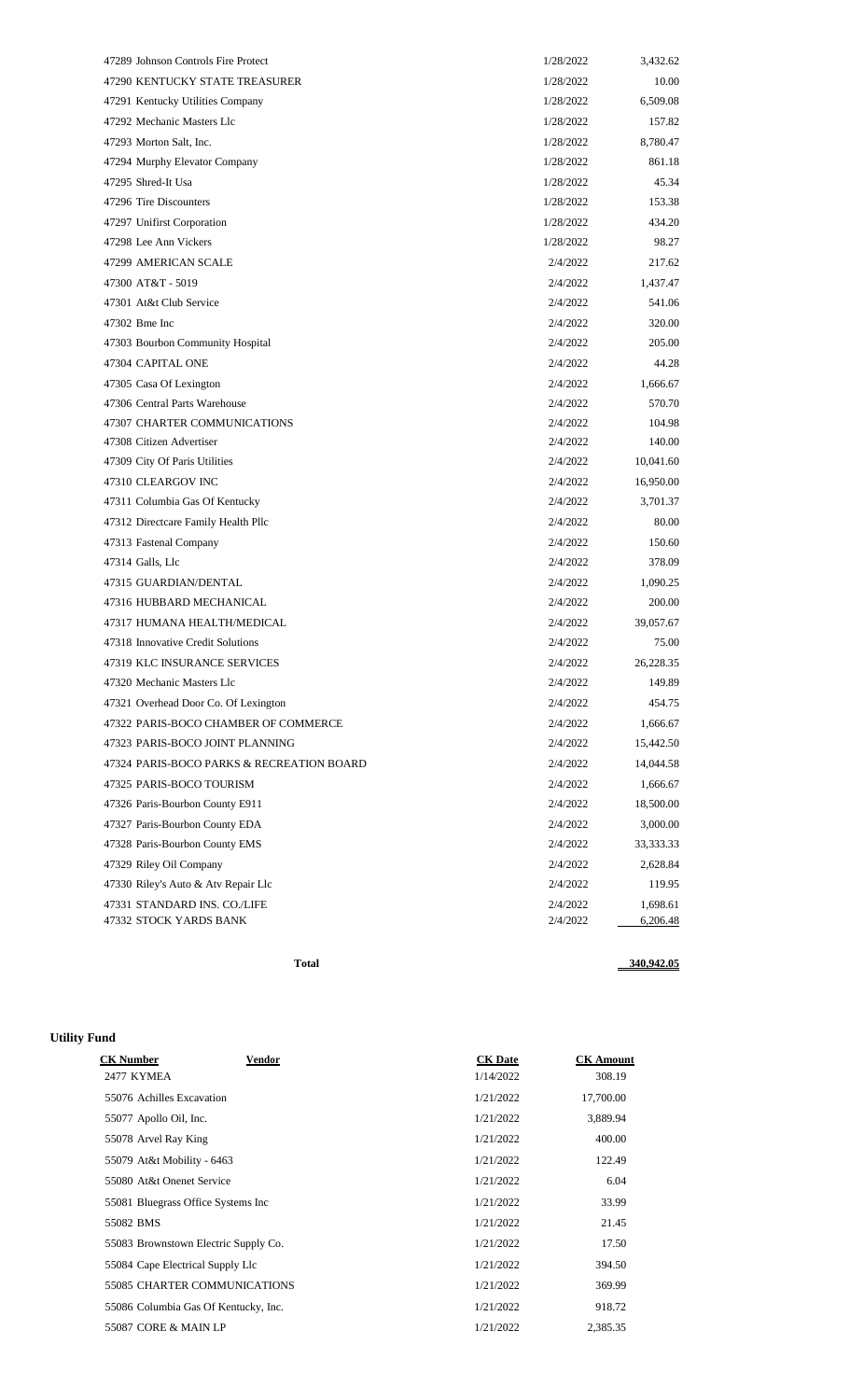|           | 55088 CRYSTAL SPRINGS/ PRIMO WATER     | 1/21/2022 | 28.86      |
|-----------|----------------------------------------|-----------|------------|
|           | 55089 Culligan Water Conditioning      | 1/21/2022 | 153.75     |
|           | 55090 Fouser Environmental Services    | 1/21/2022 | 1,364.00   |
|           | 55091 Great America Financial Servs    | 1/21/2022 | 69.17      |
|           | 55092 GUARDIAN/DENTAL                  | 1/21/2022 | 429.46     |
|           | 55093 Hayes Pipe Supply, Inc.          | 1/21/2022 | 1,439.52   |
|           | 55094 Hmb Professional Engineers Inc   | 1/21/2022 | 12,673.36  |
|           | 55095 HUMANA HEALTH/MEDICAL            | 1/21/2022 | 14,902.82  |
|           | 55096 Independent Excavating, Inc      | 1/21/2022 | 90,240.08  |
|           | 55097 Kentucky League Of Cities-Ins    | 1/21/2022 | 1,017.44   |
|           | 55098 Kentucky Petroleum SUPPLY        | 1/21/2022 | 105.85     |
| 55099 KOI |                                        | 1/21/2022 | 301.25     |
|           | 55100 KRONOS SAASHR, INC               | 1/21/2022 | 322.00     |
|           | 55101 LITTRELL BROTHERS TREE SERVICE   | 1/21/2022 | 6,900.00   |
|           | 55102 Living Waters Co., Inc.          | 1/21/2022 | 2,642.02   |
|           | 55103 Msd Environmental Services Inc   | 1/21/2022 | 1,762.00   |
|           | 55104 O'reilly Auto Parts              | 1/21/2022 | 181.40     |
|           | 55105 Office Depot Credit Plan         | 1/21/2022 | 57.52      |
|           | 55106 Oldcastle Precast Inc            | 1/21/2022 | 145.00     |
|           | 55107 Perfection Goup, Inc             | 1/21/2022 | 331,431.38 |
|           | 55108 Riley Oil Company                | 1/21/2022 | 1,868.32   |
|           | 55109 Rumpke                           | 1/21/2022 | 2,845.31   |
|           |                                        |           |            |
|           | 55110 S4 Water                         | 1/21/2022 | 425.30     |
|           | 55111 STANDARD INS. CO./LIFE           | 1/21/2022 | 626.66     |
|           | 55112 Stuart C. Irby Co.               | 1/21/2022 | 186.90     |
|           | 55113 Unifirst Corporation             | 1/21/2022 | 199.56     |
|           | 55114 US DEPARTMENT OF ENERGY          | 1/21/2022 | 13,671.70  |
|           | 55115 Usa Blue Book                    | 1/21/2022 | 847.90     |
|           | 55116 USALCO                           | 1/21/2022 | 4,836.78   |
|           | 55117 VERIZON WIRELESS                 | 1/21/2022 | 195.87     |
|           | 55118 Wesco Distribution, Inc.         | 1/21/2022 | 524.00     |
|           | 2486 KYMEA                             | 1/25/2022 | 258,892.74 |
|           | 55119 American Welding & Gas Inc       | 1/28/2022 | 181.90     |
|           | 55120 Arista Information Systems, Inc. | 1/28/2022 | 3,534.09   |
|           | 55121 At&t Mobility - 6463             | 1/28/2022 | 520.29     |
|           | 55122 Bluegrass Kesco                  | 1/28/2022 | 200.00     |
|           | 55123 Bobcat Enterprises Inc           | 1/28/2022 | 100.43     |
|           | 55124 Buchanan Contracting             | 1/28/2022 | 570.00     |
|           | 55125 CCP INDUSTRIES INC               | 1/28/2022 | 212.50     |
|           | 55126 CHARTER COMMUNICATIONS           | 1/28/2022 | 107.98     |
|           | 55127 CORE & MAIN LP                   | 1/28/2022 | 564.70     |
|           | 55128 Directcare Family Health Pllc    | 1/28/2022 | 20.00      |
|           | 55129 Eads Hardware                    | 1/28/2022 | 879.56     |
|           | 55130 ESRI, INC                        | 1/28/2022 | 1,400.00   |
|           | 55131 Fouser Environmental Services    | 1/28/2022 | 1,190.00   |
|           | 55132 GCP ENVIRONMENAL SOLUTIONS       | 1/28/2022 | 4,040.67   |
|           | 55133 KENTUCKY STATE TRESURER          | 1/28/2022 | 20.00      |
|           | 55134 Kentucky Utilities Co.<br>2      | 1/28/2022 | 10,183.20  |
| 55135 KOI |                                        | 1/28/2022 | 202.00     |
|           | 55136 Shred-It Usa Llc                 | 1/28/2022 | 22.66      |
|           | 55137 Superior Hose & Fittings         | 1/28/2022 | 195.80     |
|           | 55138 Unifirst Corporation             | 1/28/2022 | 550.32     |
|           | 55139 Wesco Distribution, Inc.         | 1/28/2022 | 128.00     |
|           | 55140 American Public Power Ass'n.     | 2/4/2022  | 2,249.98   |
|           | 55141 AMERICAN SCALE CORPORATION       | 2/4/2022  | 1,129.29   |
|           | 55142 At&t - 5014                      | 2/4/2022  | 75.00      |
|           | 55143 At&t - 5019                      | 2/4/2022  | 173.04     |
|           | 55144 AT&T CLUB SERVICE                | 2/4/2022  | 913.81     |
|           | 55145 Brenntag Mid-South, Inc.         | 2/4/2022  | 2,768.00   |
|           | 55146 CAPITAL ONE                      | 2/4/2022  | 190.64     |
|           | 55147 CCP INDUSTRIES INC               | 2/4/2022  | 84.45      |